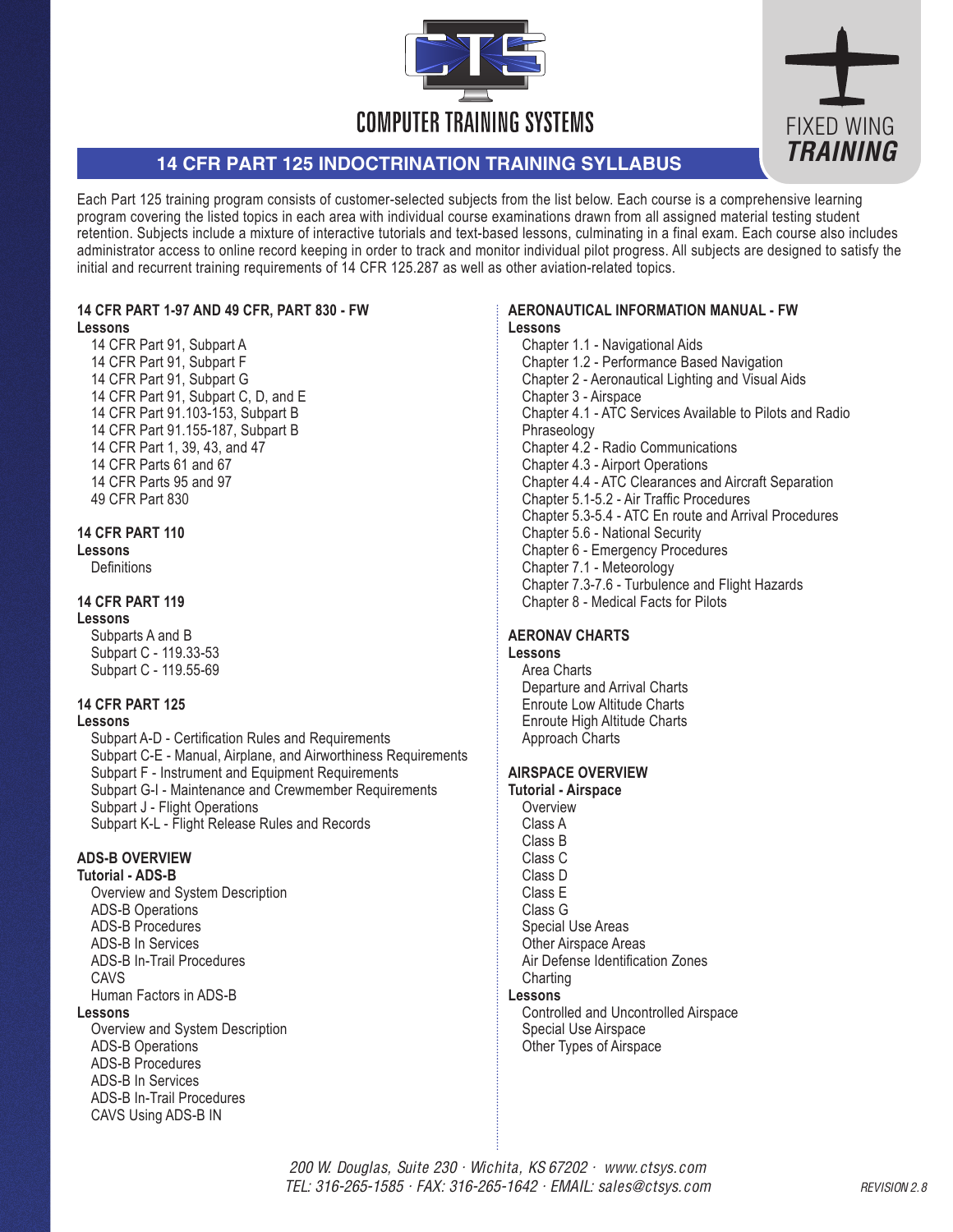#### **AVIATION SAFETY ACTION PROGRAM (ASAP) OVERVIEW**

**Tutorial - Aviation Safety Action Program** ASAP Overview ASAP Process How to Submit a Report

**Lessons** 

Aviation Safety Action Program (ASAP) **Overview** 

# **AVIATION WEATHER THEORY**

# **Tutorial - Aviation Weather Theory**

The Standard Atmosphere Moisture States of Water Cloud Types Air Masses **Fronts Turbulence** Adverse Weather Aviation Weather Services **Lessons**  The Standard Atmosphere **Moisture** Cloud Types Air Masses and Fronts Turbulence and Wind Shear Adverse Weather – Icing Adverse Weather – Thunderstorms Adverse Weather – Fog Aviation Weather Services

#### **CANADIAN AIM**

**Lessons** 

GEN 1-3, 6 - General Information GEN 5 - Terms and Definitions AGA 1-5 - Aerodromes AGA 6-9 - Aerodromes COM 1-3 - Communications COM 4-7 - Communications MET 1 - Meteorology MET 2-5 - Meteorology MET 6-12 - Meteorology NAT - North Atlantic (NAT) Operations SAR - Search and Rescue MAP - Aeronautical Charts and Publications LRA - Licensing, Registration, and **Airworthiness** AIR 1-2.11 - Airmanship AIR 2.12-3.8 - Airmanship AIR 3.9-4 - Airmanship

#### **CANADIAN RULES OF THE AIR AND AIR TRAFFIC SERVICES (RACs)**

**Lessons** 

Section 1 - General Section 2 - Airspace Section 3 - Flight Planning Section 4.1-4.2 - Airport Operations Section 4.3-4.6 - Airport Operations Section 5 - VFR Enroute Procedures Section 6 - IFR General Section 7 - IFR Departure Procedures Section 8 - IFR Enroute Procedures Section 9.1-9.19 - IFR Arrival Procedures Section 9.20-9.28 - IFR Arrival Procedures Section 10 - IFR Holding Procedures Section 11 - ATC Special Procedures RAC Annex

# **CLASSES OF FIRE AND PORTABLE FIRE EXTINGUISHERS**

**Tutorial - Portable Fire Extinguishers** Overview and Classes of Fire Types of Fire Extinguishers Location and Use of Fire Extinguishers Risks and Hazards of Fire **Tutorial - Lithium Battery Fire**s Lithium Battery Fires **Lessons**  Classes of Fire and Types of Extinguishers Location, Use, Risks, and Hazards Lithium Battery Fires

# **CONTROLLED FLIGHT INTO TERRAIN AVOIDANCE (CFIT, TAWS, AND ALAR) - (FW)**

**Tutorial - CFIT and ALAR** Introduction to CFIT Combating CFIT Approach and Landing Accident Reduction (ALAR) **Tutorial - TAWS** Introduction to TAWS TAWS Equipment Cautions and Warnings Databases **Tutorial - Case Study** Case Study **Lessons**  Controlled Flight into Terrain (CFIT) Approach and Landing Accident Reduction (ALAR) Terrain Awareness and Warning System (TAWS)

# **CRM-ADM - Fixed Wing**

**Tutorial - CRM - Fixed Wing** Crew Resource Management Authority of the Pilot in Command CRM Skills Communication Processes Building and Maintaining a Flight Team Workload and Time Management Situational Awareness Fatigue: Effects and Reduction Strategies Stress: Effects and Reduction Strategies **Tutorial - ADM - FW** What is ADM? Risk Management Operational Pitfalls Applying ADM **Tutorial - Case Study** Case Study **Lessons** Authority of the Pilot-in-Command Communication Team Building

Workload and Time Management Situational Awareness Fatigue - Effects and Reduction Stress - Effects and Reduction Aeronautical Decision Making Risks and Operational Pitfalls

#### **FIXED WING WINDSHEAR Lessons**

Windshear Weather - 1 Windshear Weather - 2 Windshear Encounters - 1 Windshear Encounters - 2 Flight Crew Actions Windshear Recovery

# **GPS (FW)**

**Tutorial - GPS Overview** GPS System Description Availability and Reliability GPS Errors WAAS and GBAS Augmentation GPS NOTAMs, RAIM, and Aeronautical Information GPS Operational Overview **Tutorial - GPS Operations** IFR Operations Terminal Operations and Approaches WAAS Approaches Departure Procedures **Lessons**  GPS Overview Terminal Operations

WAAS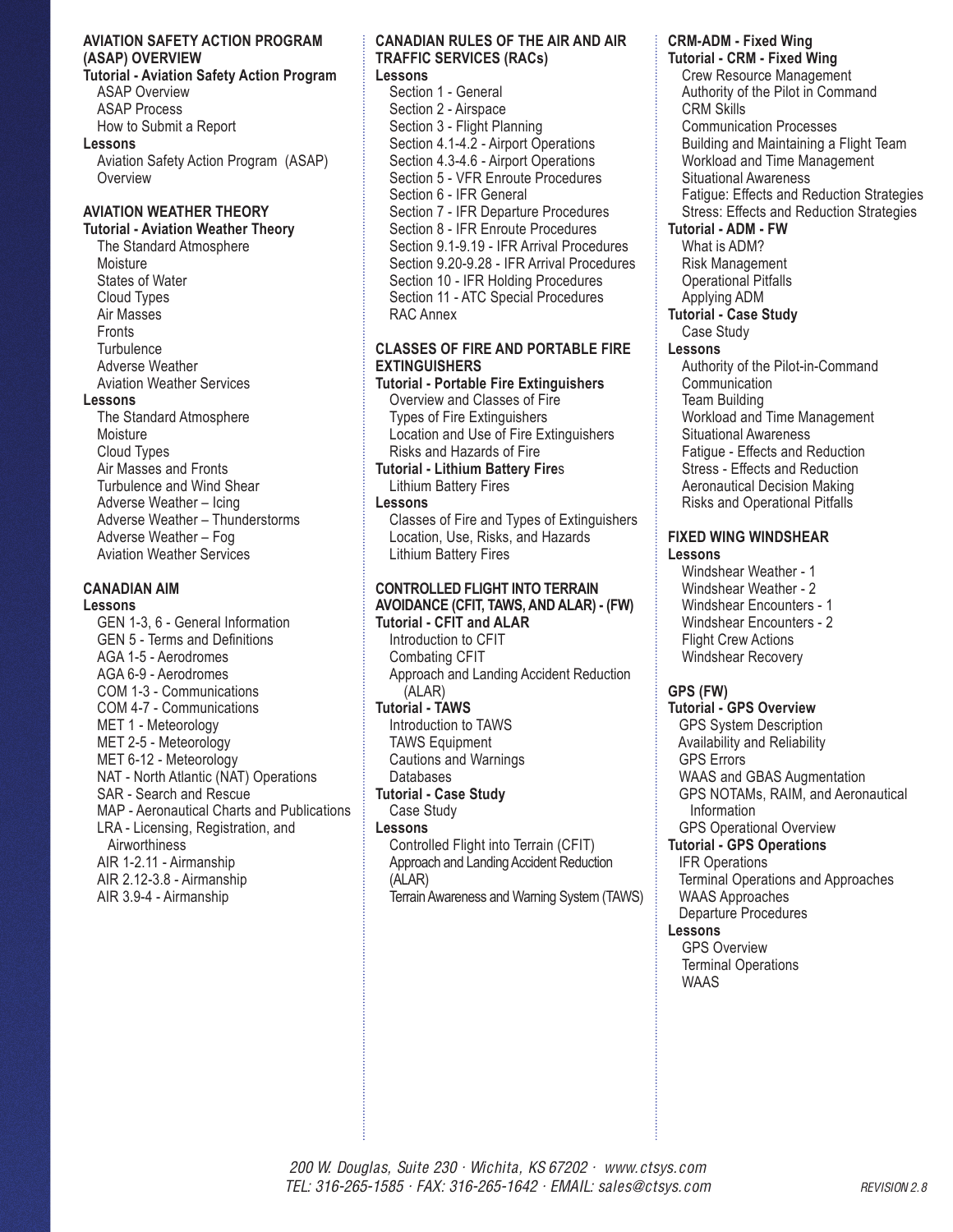#### **HAZMAT - WILL CARRY OR WILL NOT CARRY**

**Tutorial - Label Identification Introduction** Class 1 Class 2 Class 3 Class 4 Class 5 Class 6 Class 7 Class 8 Class 9 Miscellaneous Labels, Placards, and **Markings Tutorial - Security Awareness** Introduction and Regulatory Requirements Recognizing Security Threats Responding to Security Threats **Lessons**  General Philosophy **Limitations** List of Hazardous Materials Labeling and Marking Recognition of Undeclared Hazardous **Materials** Storage and Loading Procedures Pilot's Notification

Provisions for Passenger and Crew Emergency Procedures Security Awareness

#### **HIGH ALTITUDE WEATHER AND AERODYNAMICS**

**Tutorial - High Altitude Aerodynamics** Principles of Mach Flight Critical Aspects of Mach Flight Aerodynamics and Performance **Tutorial - High Altitude Weather** The Atmosphere The Jet Stream High Altitude Clouds Clear Air Turbulence High Altitude Weather Systems High Altitude Weather Products **Lessons**  High Altitude Weather

Aerodynamics

# **JEPPESEN CHARTS**

# **Lessons**

Area Charts Departure and Arrival Charts Enroute Low Altitude Charts Enroute High Altitude Charts Approach Charts

# **LAND AND HOLD SHORT OPERATIONS**

**Tutorial - Land and Hold Short Operations** Introduction Factors Affecting Landing Distance LAHSO Requirements LAHSO Procedures Pilot-Controller Communications and Airport **Markings Lessons** Land and Hold Short Operations

# **LOWER THAN STANDARD TAKEOFF MINIMUMS**

**Lessons Regulations** RVR Requirements Use of Charts Runways and Taxiways HUD Takeoff Guidance

# **METAR and TAF**

**Tutorial - METAR and TAF** What is a METAR? METAR Elements METAR Remarks The TAF - Significant Differences **Lessons Introduction** METAR Body Elements METAR Remarks TAF Abbreviations and their Meanings

#### **PERFORMANCE-BASED COMMUNICATION AND SURVEILLANCE (PBCS)**

**Tutorial - ADS-C Overview** ADS-C Overview **Tutorial - CPDLC - U.S. Domestic Operations** CPDLC - U.S. Domestic Operations **Tutorial - CPDLC Overview** CPDLC Overview **Tutorial - PBCS Overview** PBCS Overview, Approvals, and Authorizations **Lessons** PBCS CPDLC - Domestic Operations CPDLC - Oceanic & Remote ADS-C

#### **PERFORMANCE-BASED NAVIGATION (PBN)**

**Tutorial - PBN Overview** Introduction to Performance-Based **Navigation** Aircraft and Operational Approvals RNAV Operations, U.S. Terminal and En Route Area RNP Operations, Terminal, En Route, and Approach **Tutorial - RNP APCH and Baro-VNAV** RNP APCH and Baro-VNAV **Tutorial - B-RNAV and P-RNAV** Guidance for B-RNAV and P-RNAV in European Airspace **Tutorial - RNP AR** RNP Procedures with AR **Lessons**  PBN Overview (RNP and RNAV) RNP APCH and Baro-VNAV B-RNAV and P-RNAV RNP AR **PHYSIOLOGY AND FIRST AID (FW) Lessons** Decompression Sickness

CPR AED First Aid - Bleeding, Wounds, and Burns First Aid - Poison, Bites, and Stings First Aid - Serious Illnesses and Injuries **Hyperventilation** Hypoxia Spatial Disorientation Trapped Gases

# **PILOT'S GLOSSARY - FW Lessons**

Pilot's Glossary A-C Pilot's Glossary D-N Pilot's Glossary O-W IFR Only

# **PRM-SOIA Procedures**

**Tutorial - PRM-SOIA Procedures** PRM and SOIA Introduction PRM Procedures SOIA Procedures

# **Lessons**

PRM-SOIA - General Requirements PRM Approaches SOIA Approaches